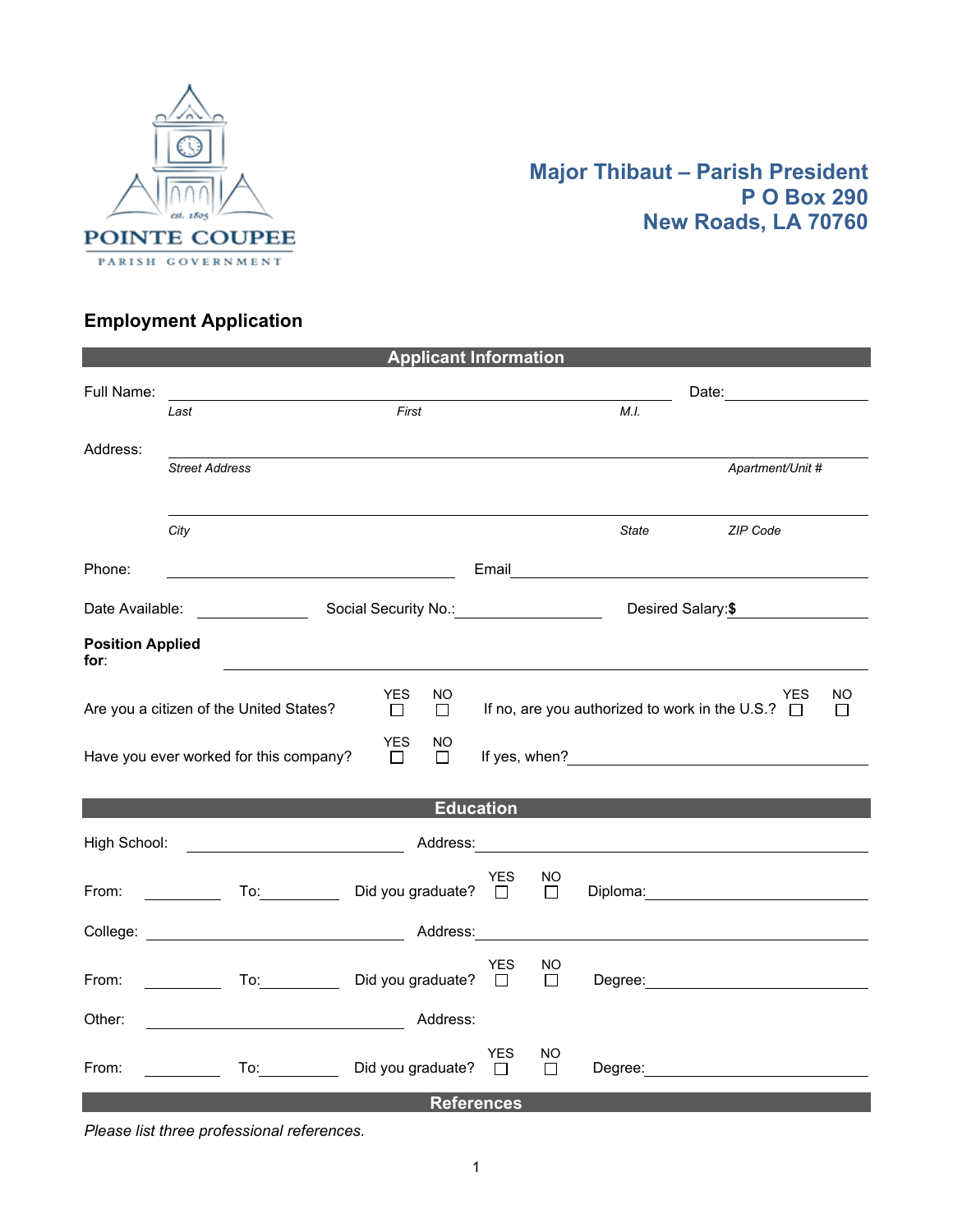| Full Name: |                                                                                                                                                                                                                                |                       |                     | Relationship: 2000                      |  |
|------------|--------------------------------------------------------------------------------------------------------------------------------------------------------------------------------------------------------------------------------|-----------------------|---------------------|-----------------------------------------|--|
| Company:   |                                                                                                                                                                                                                                |                       |                     |                                         |  |
| Address:   |                                                                                                                                                                                                                                |                       |                     |                                         |  |
| Full Name: | <u> 1989 - Johann Barn, amerikan besteman besteman besteman besteman besteman besteman besteman besteman besteman</u>                                                                                                          |                       |                     | Relationship: 2000                      |  |
| Company:   | the control of the control of the control of the control of the control of the control of the control of the control of the control of the control of the control of the control of the control of the control of the control  |                       |                     | Phone: ______________________           |  |
| Address:   | and the control of the control of the control of the control of the control of the control of the control of the                                                                                                               |                       |                     |                                         |  |
| Full Name: |                                                                                                                                                                                                                                |                       |                     | Relationship:_____________________      |  |
| Company:   |                                                                                                                                                                                                                                |                       |                     | Phone: __________________               |  |
| Address:   |                                                                                                                                                                                                                                |                       |                     |                                         |  |
|            | <b>Previous Employment</b>                                                                                                                                                                                                     |                       |                     |                                         |  |
| Company:   | and the control of the control of the control of the control of the control of the control of the control of the                                                                                                               |                       |                     | Phone: ________________________         |  |
| Address:   |                                                                                                                                                                                                                                |                       |                     | Supervisor: 2000 March 2010             |  |
| Job Title: | Starting Salary:\$                                                                                                                                                                                                             |                       |                     | Ending Salary:\$                        |  |
|            |                                                                                                                                                                                                                                |                       |                     |                                         |  |
| From:      |                                                                                                                                                                                                                                |                       |                     |                                         |  |
|            |                                                                                                                                                                                                                                | <b>YES</b>            | NO                  |                                         |  |
|            | May we contact your previous supervisor for a reference?                                                                                                                                                                       | $\Box$                | П                   |                                         |  |
|            |                                                                                                                                                                                                                                |                       |                     |                                         |  |
| Company:   |                                                                                                                                                                                                                                |                       |                     |                                         |  |
| Address:   |                                                                                                                                                                                                                                |                       |                     | Supervisor: 2000                        |  |
| Job Title: | Starting Salary:\$                                                                                                                                                                                                             |                       |                     | Ending Salary:\$                        |  |
|            |                                                                                                                                                                                                                                |                       |                     |                                         |  |
| From:      | To <u>:___________________________</u>                                                                                                                                                                                         |                       |                     |                                         |  |
|            | May we contact your previous supervisor for a reference?                                                                                                                                                                       | <b>YES</b><br>$\perp$ | <b>NO</b><br>$\Box$ |                                         |  |
|            |                                                                                                                                                                                                                                |                       |                     |                                         |  |
| Company:   | <u> 1989 - Andrea Stadt Britain, amerikansk politik (</u>                                                                                                                                                                      |                       |                     |                                         |  |
| Address:   |                                                                                                                                                                                                                                |                       |                     | Supervisor: <u>____________________</u> |  |
| Job Title: | Starting Salary:\$<br><u> 1980 - Johann Barbara, martin a</u>                                                                                                                                                                  |                       | Ending Salary: \$   |                                         |  |
|            |                                                                                                                                                                                                                                |                       |                     |                                         |  |
| From:      | To: the contract of the contract of the contract of the contract of the contract of the contract of the contract of the contract of the contract of the contract of the contract of the contract of the contract of the contra |                       |                     | Reason for Leaving: <b>Example 20</b>   |  |